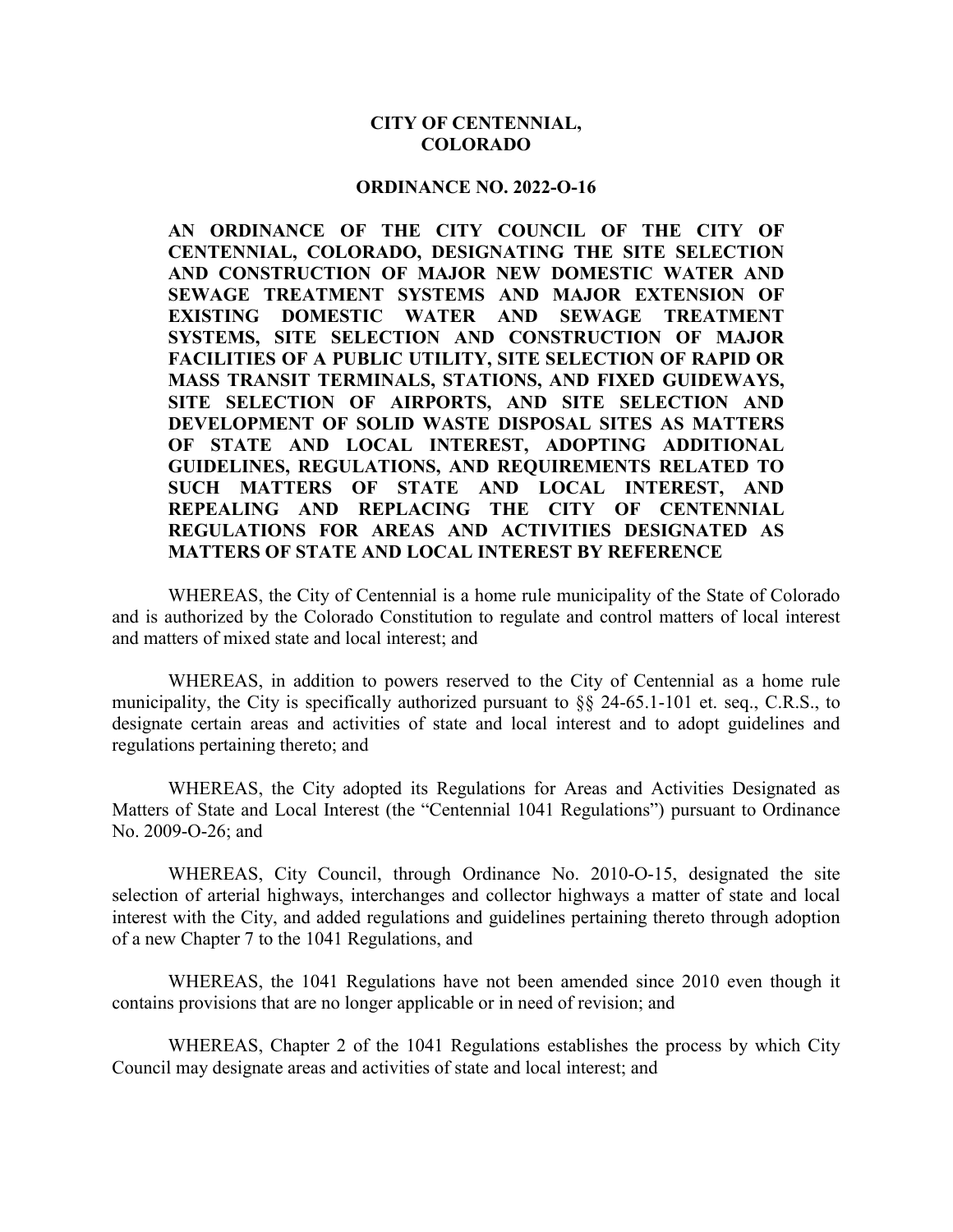WHEREAS, the Planning & Zoning Commission of the City of Centennial, following completion of a public hearing held on March 23, 2022, has formally recommended that City Council consider the designation of the site selection and construction of major new domestic water and sewage treatment systems and major extension of existing domestic water and sewage treatment systems, site selection and construction of major facilities of a public utility, site selection of rapid or mass transit terminals, stations, and fixed guideways, site selection of airports, and site selection and development of solid waste disposal sites as matters of state and local interest matters of state interest; and

WHEREAS, by Resolution No. 2022-R-18 dated April 4, 2022, City Council scheduled a public hearing regarding the potential designation of said matters of state and local interest for May 16, 2022; and

WHEREAS, notice of such hearing has been properly given; and

WHEREAS, City Council conducted a public hearing on May 16, 2022 as noticed; and

WHEREAS, during the public hearing, City Council considered all relevant evidence, including, but not limited to, those matters required to be considered pursuant to Chapter 2, Section G. of the 1041 Regulations, regarding the proposed designation of the site selection and construction of major new domestic water and sewage treatment systems and major extension of existing domestic water and sewage treatment systems, site selection and construction of major facilities of a public utility, site selection of rapid or mass transit terminals, stations, and fixed guideways, site selection of airports, and site selection and development of solid waste disposal sites as matters of state and local interest; and

WHEREAS, based on the evidence presented at the public hearing and the matters included in the record, the City Council desires to designate new activities of state and local interest, adopt regulations pertaining thereto, and repeal and replace the 1041 Regulations with the April 2022 version attached to this Ordinance as **Exhibit A**.

# **NOW THEREFORE, THE CITY COUNCIL OF THE CITY OF CENTENNIAL, COLORADO, ORDAINS**:

**Section 1. Incorporation of Recitals.** The foregoing recitals are hereby affirmed and incorporated herein by this reference as findings of the City Council.

**Section 2. Additional City Council Findings**. Considering all relevant evidence at the public hearing as required by the 1041 Regulations and state law, the City Council of the City of Centennial, Colorado **FINDS AS FOLLOWS**:

1. That the present and foreseeable intensity of growth and development within the City supports the designation of the site selection and construction of major new domestic water and sewage treatment systems and major extension of existing domestic water and sewage treatment systems, site selection and construction of major facilities of a public utility, site selection of rapid or mass transit terminals, stations, and fixed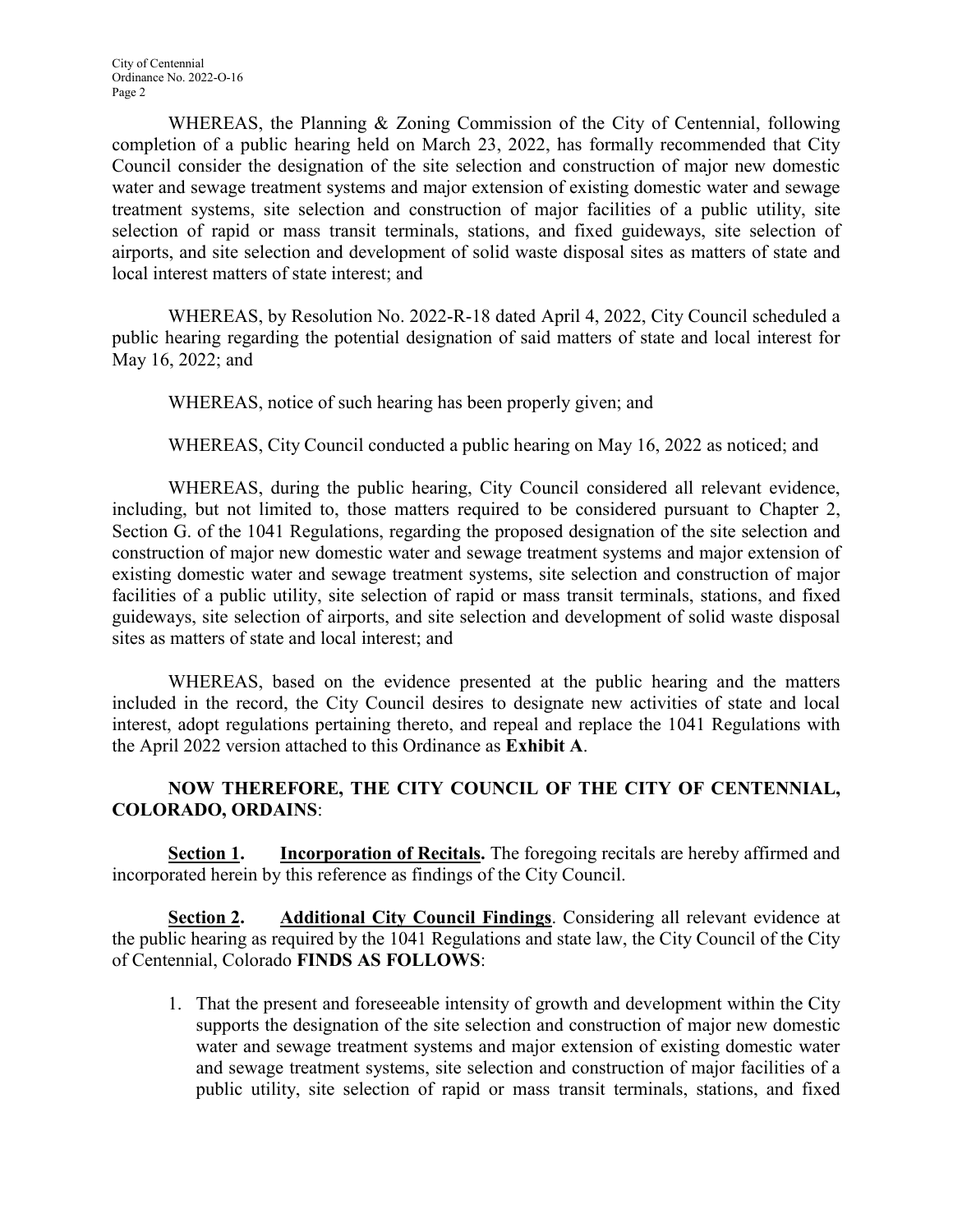guideways, site selection of airports, and site selection and development of solid waste disposal sites as matters of state and local interest and the adoption of guidelines and regulations specific to such matters of state and local interest.

- 2. That the designation of the site selection and construction of major new domestic water and sewage treatment systems and major extension of existing domestic water and sewage treatment systems, site selection and construction of major facilities of a public utility, site selection of rapid or mass transit terminals, stations, and fixed guideways, site selection of airports, and site selection and development of solid waste disposal sites as matters of state and local interest is intended to:
	- a. Enable and facilitate the local administration of site selection related to those designations by establishing requirements that must be met before a site may be selected, to the end that any such site selected will conform to the permit approval criteria set forth in the 1041 Regulations as amended including the new regulations and guidelines adopted pursuant to this Ordinance;
	- b. Provide for the continuation of desirable local and regional community patterns in the face of regional development pressures;
	- c. Discourage expansion of demand for government services beyond the reasonable capacity of the community or region to provide such services as determined by the City of Centennial;
	- d. Facilitate the planned and orderly use of land within the City;
	- e. Encourage entities charged with site selection of the newly designated activities to coordinate planning thereof with the City of Centennial to avoid major disruptions and ensure local community needs are adequately addressed;
	- f. Ensure that noise, air, and water pollution remain at acceptable levels; and
	- g. Protect residential and commercial property values to the extent possible.

**Section 3. Designation of Matters of State Interest.** The City Council hereby designates the following as matters of state and local interest:

- 1. Site selection and construction of major new domestic water and sewage treatment systems and major extension of existing domestic water and sewage treatment systems;
- 2. Site selection and construction of major facilities of a public utility;
- 3. Site selection of rapid or mass transit terminals, stations, and fixed guideways;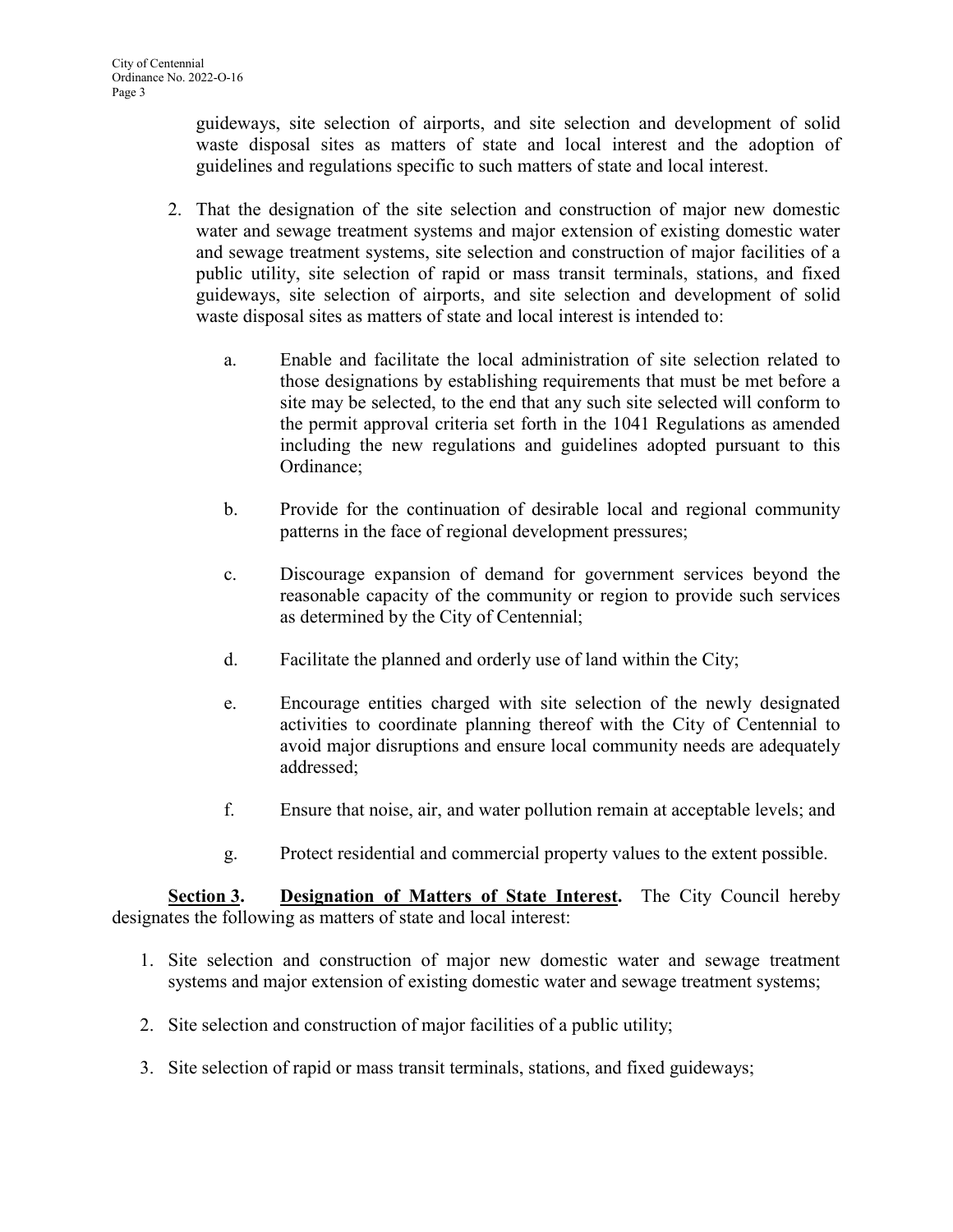- 4. Site selection of airports; and
- 5. Site selection and development of solid waste disposal sites.

**Section 4. Boundaries of Area Covered By Designations.** The site selection and construction of any major new domestic water and sewage treatment system or major extension of existing domestic water and sewage treatment system, the site selection and construction of a major facility of a public utility, the site selection of any rapid or mass transit terminals, stations, and fixed guideways, the site selection of any airport, and the site selection and development of any solid waste disposal site within the incorporated boundaries of the City of Centennial, as those boundaries may change from time to time, shall be subject to these designations.

**Section 5. Repeal and Replace the 1041 Regulations including New Regulations.** The City Council hereby repeals and replaces the City of Centennial "Areas and Activities of State and Local Interest" with the version dated April 2022 attached to this Ordinance as Exhibit A which is incorporated herein by this reference. The regulations and guidelines contained within those provisions includes revisions to the existing regulations as well as regulations and guidelines pertaining to the new matters of state and local interest designated by this Ordinance. The regulations pertaining to the new designations are in new Chapters 7 through 11. These regulations are adopted in furtherance of the authority set forth in Title 24, Article 65.1 of the Colorado Revised Statutes, the existing 1041 Regulations, and the City's home rule powers as authorized pursuant to Article XX of the Constitution of the State of Colorado. To the extent the provisions in the April 2022 City of Centennial "Areas and Activities of State and Local Interest" contain requirements that are more stringent than the requirements of the criteria listed in Section 24-65.1-204, C.R.S., those provisions are authorized by Section 24-65.1-402(3), C.R.S.

**Section 6. Severability.** If any provision of this Ordinance should be found by a court of competent jurisdiction to be invalid, such invalidity shall not affect the remaining portions or applications of this Ordinance that can be given effect without the invalid portion, provided that such remaining portions or applications of this Ordinance are not determined by the court to be inoperable. The City Council declares that it would have adopted this Ordinance and each section, subsection, sentence, clause, phrase, or portion thereof, despite the fact that any one or more section, subsection, sentence, clause, phrase, or portion would be declared invalid or unconstitutional.

**Section 7. Effective Date.** Except as otherwise expressly provided herein, the provisions of this Ordinance shall become effective thirty (30) days after publication following final passage.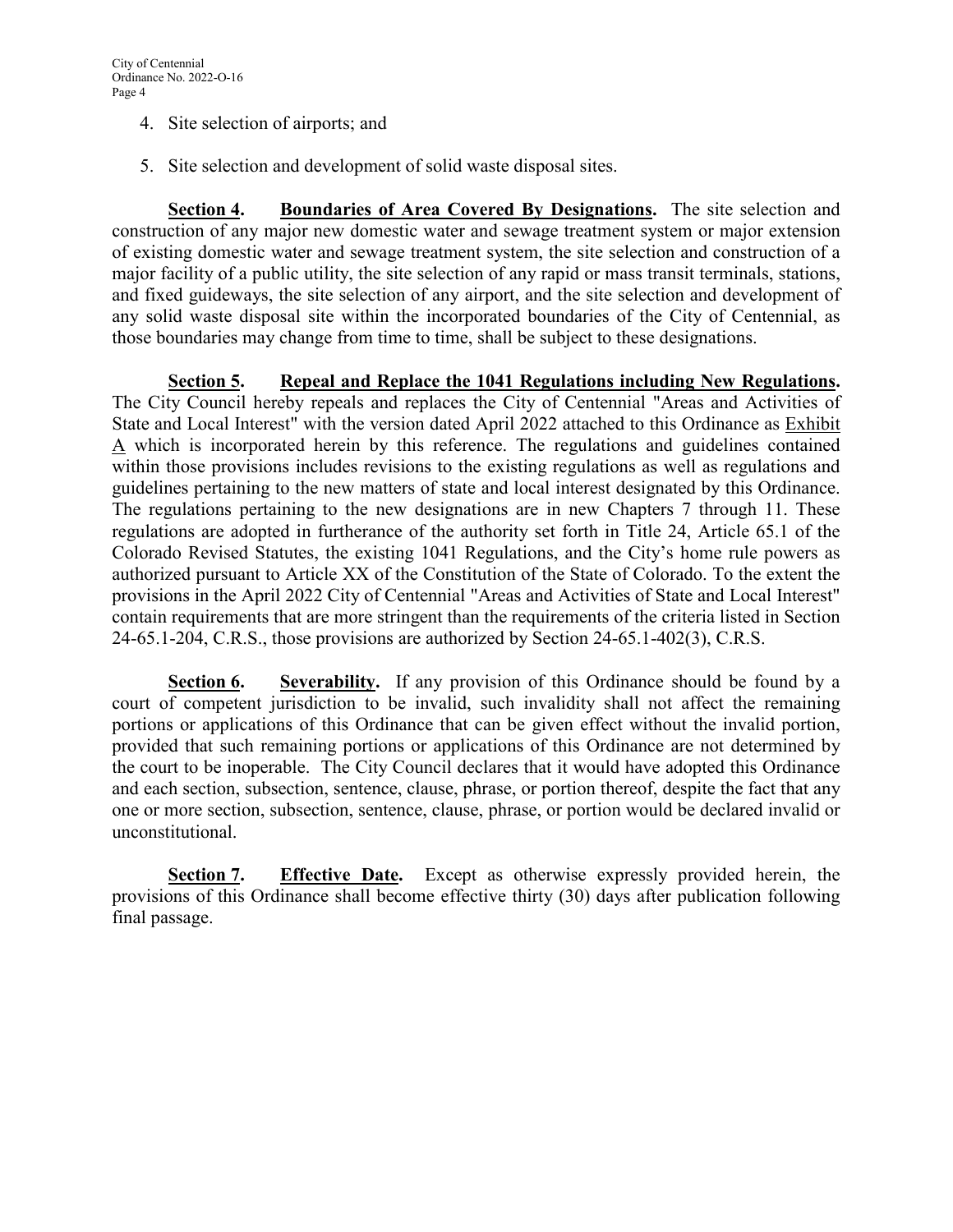City of Centennial Ordinance No. 2022-O-16 Page 5

INTRODUCED, READ, AND ORDERED PUBLISHED BY THE CITY COUNCIL OF THE CITY OF CENTENNIAL, COLORADO, UPON A MOTION DULY MADE, SECONDED AND PASSED AT ITS REGULAR MEETING HELD ON THE \_\_ DAY OF  $\frac{1}{2022}$ .

## CITY OF CENTENNIAL

By: \_\_\_\_\_\_\_\_\_\_\_\_\_\_\_\_\_\_\_\_\_\_\_\_

Stephanie Piko, Mayor

Approved as to Form:

 $\overline{\phantom{a}}$  , and the set of the set of the set of the set of the set of the set of the set of the set of the set of the set of the set of the set of the set of the set of the set of the set of the set of the set of the s For City Attorney's Office

 I hereby certify that the above Ordinance was introduced to the City Council of the City of Centennial at its meeting of \_\_\_\_\_\_\_\_\_\_\_\_\_, 2022, and ordered published one time by title only in the Centennial Citizen newspaper on \_\_\_\_\_\_\_\_\_\_\_, 2022, and in full on the City web site in accordance with Section 2-1-110 of the Municipal Code.

ATTEST:

[SEAL]

 $\text{By:}\n \begin{array}{c}\n \text{By:}\n \end{array}$ 

City Clerk or Deputy City Clerk